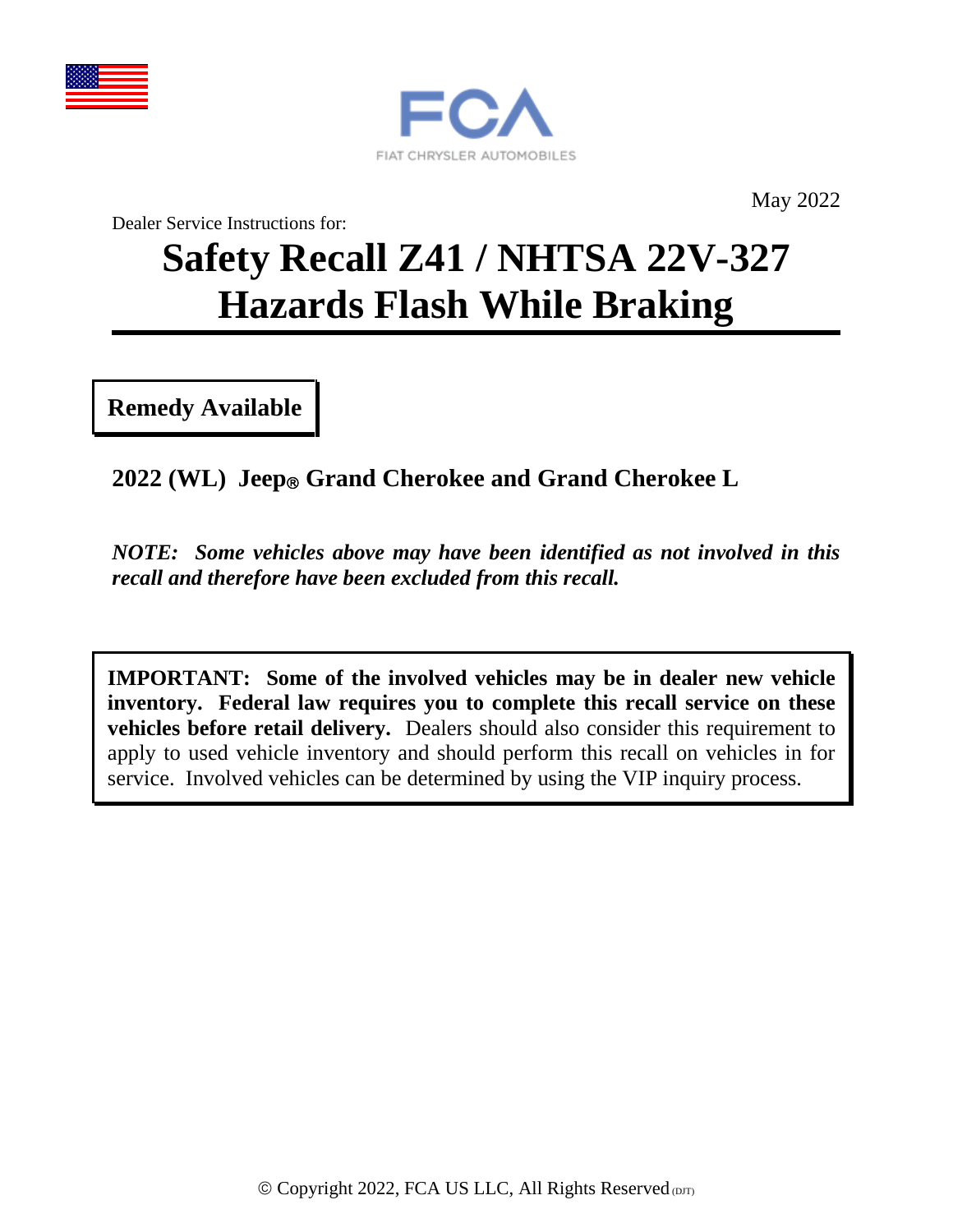## **Subject**

The hazard signals on about 20 of the above vehicles may flash during certain braking events. If the hazard lights flash during a braking event, following drivers may become confused by the additional lighting, which can cause a vehicle crash without prior warning.

## **Repair**

Use wiTech to reconfigure the Body Control Module (BCM).

### **Parts Information**

No parts are required to perform this service procedure.

## **Parts Return**

No parts return required for this campaign.

## **Special Tools**

#### **The following special tools are required to perform this repair:**

| $>$ NPN | wiTECH MDP (Mopar Diagnostic Pod) |  |
|---------|-----------------------------------|--|
| $>$ NPN | <b>Laptop Computer</b>            |  |
| $>$ NPN | wiTECH Software                   |  |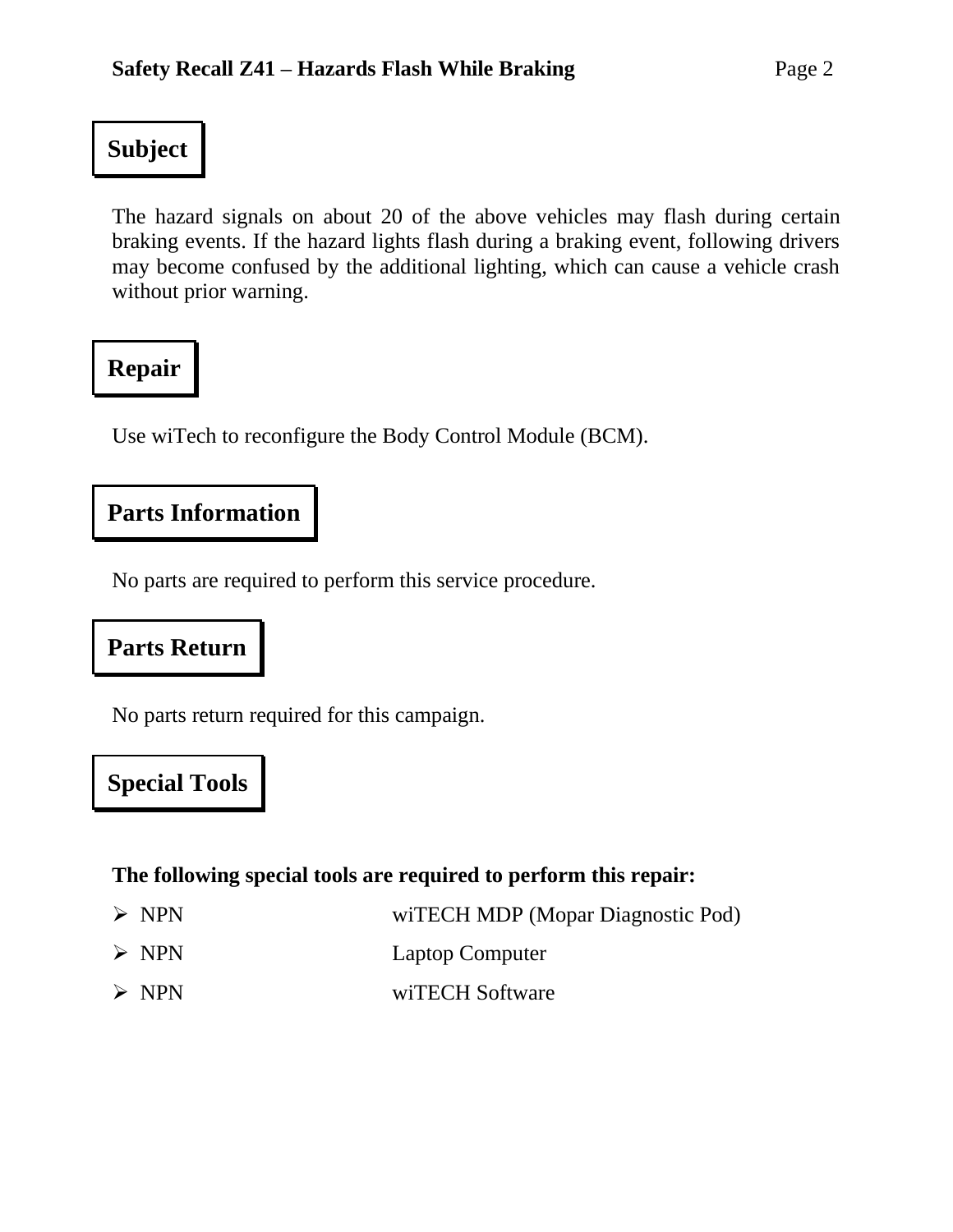#### **Service Procedure**

#### **A. Reconfigure the BCM**

**NOTE: The wiTECH scan tool must be used to perform this recall. The wiTECH software is required to be at the latest release level before performing this procedure.** 

1. Open the hood. Install a battery charger and verify that the charging rate provides 13.0 to 13.5 volts. Do not allow the charger to time out during the flash process. Set the battery charger timer (if so equipped) to continuous charge.

**NOTE: Use an accurate stand-alone voltmeter. The battery charger volt meter may not be sufficiently accurate. If voltage reading is too high, apply an electrical load by activating the park or headlamps and/or HVAC blower motor to lower the voltage.**

- 2. Place the ignition in the "**RUN**" position.
- 3. Connect the wiTECH MDP to the vehicle data link connector.
- 4. Open the wiTECH 2.0 website.
- 5. Enter your "**User id**" and "**Password**" and your "**Dealer Code**", then select "**Sign In**" at the bottom of the screen. Click "**Accept**".
- 6. From the "**Vehicle Selection**" screen, select the vehicle to be updated.
- 7. From the "**Action Items**" screen, from the left column, select "**Guided Diagnostics**".
- 8. Select "**Restore Vehicle Configuration**" and follow on-screen prompts.

**NOTE: If the "Restore Vehicle Configuration" option is not available, the vehicle is up to date. Claim the "Restore Vehicle Configuration" LOP to close the recall.**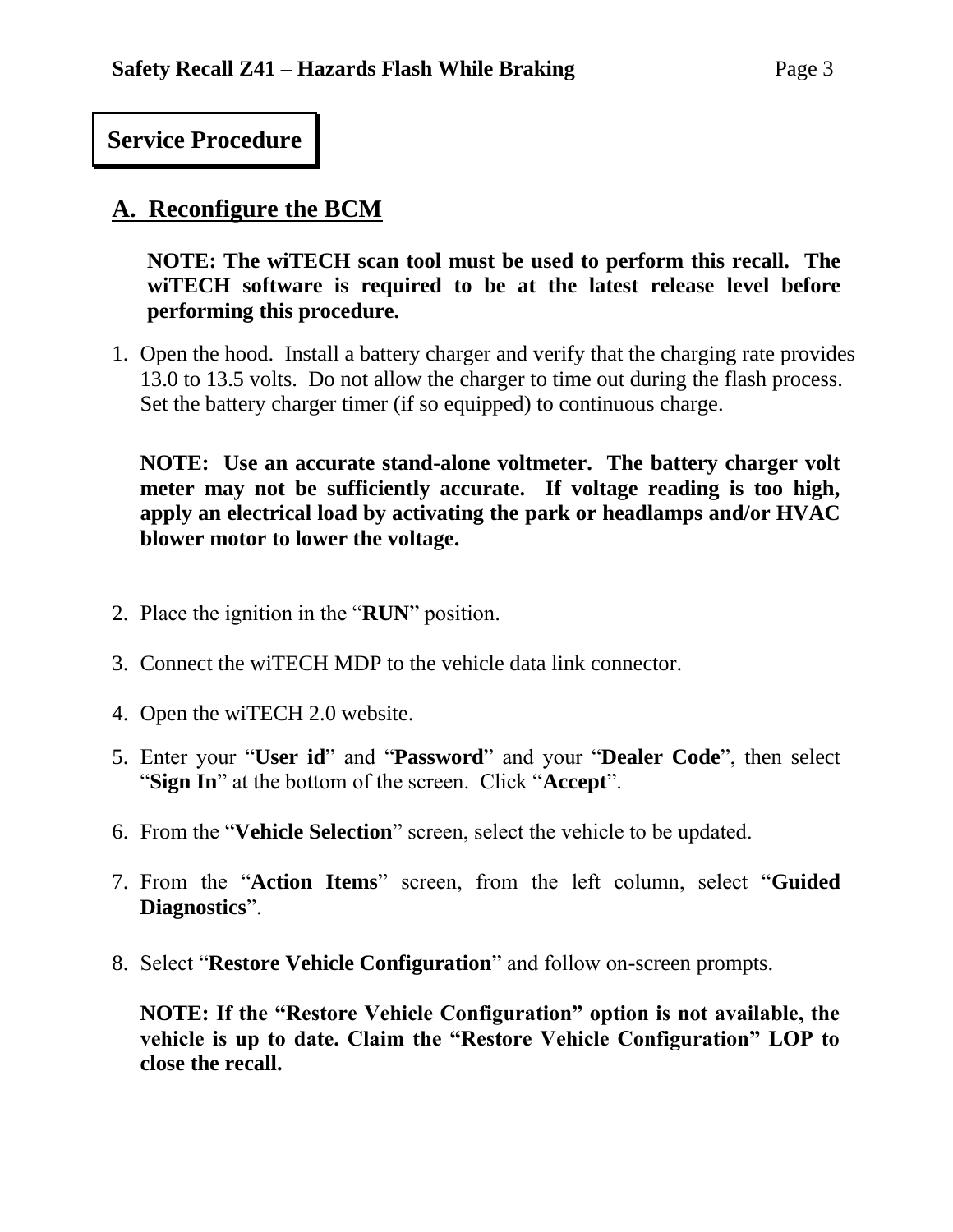#### **Completion Reporting and Reimbursement**

Claims for vehicles that have been serviced must be submitted on the DealerCONNECT Claim Entry Screen located on the Service tab. Claims paid will be used by FCA to record recall service completions and provide dealer payments.

Use the following labor operation number and time allowance:

|                                            | <b>Labor Operation</b> Time   |                  |
|--------------------------------------------|-------------------------------|------------------|
|                                            | <b>Number</b>                 | <b>Allowance</b> |
| <b>Inspect and Perform Restore Vehicle</b> |                               |                  |
| <b>Configuration Routine.</b>              | $18 - Z4 - 11 - 82$ 0.2 hours |                  |

**NOTE: See the Warranty Administration Manual, Recall Claim Processing Section, for complete recall claim processing instructions.**

**Dealer Notification**

To view this notification on DealerCONNECT, select "Global Recall System" on the Service tab, then click on the description of this notification.

## **Owner Notification and Service Scheduling**

All involved vehicle owners known to FCA are being notified of the service requirement by first class mail. They are requested to schedule appointments for this service with their dealers. A generic copy of the owner letter is attached.